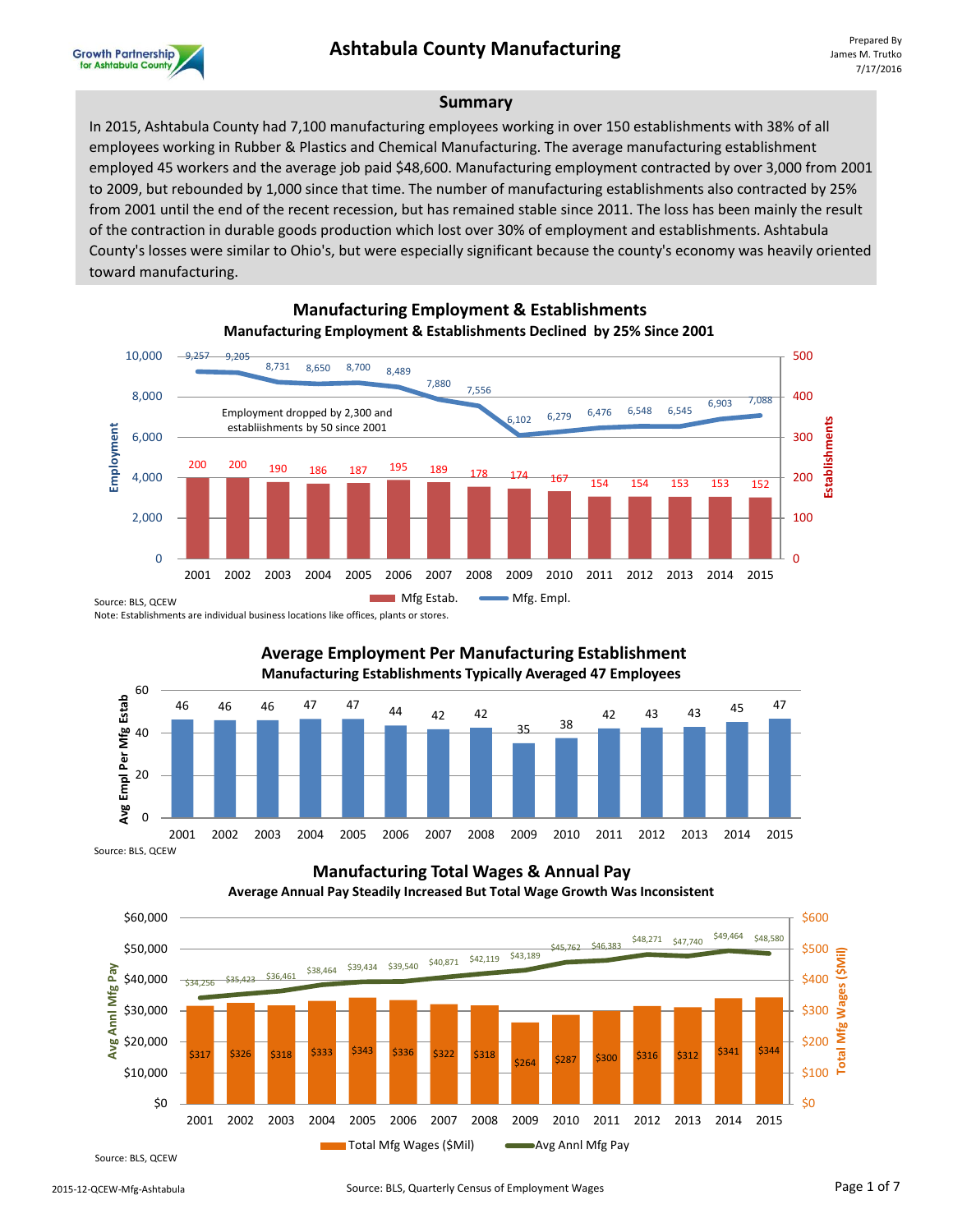

## **Compound Annual Growth Rate for Manufacturing**



Source: BLS, QCEW

## **Annual Changes in Manufacturing**





| <b>Ashtabula County Manufacturing (2001-15)</b>                                           |            |            |                  |                     |                  |
|-------------------------------------------------------------------------------------------|------------|------------|------------------|---------------------|------------------|
|                                                                                           |            |            | <b>Total Mfg</b> | <b>Avg Anni Mfg</b> | <b>Avg Empl/</b> |
|                                                                                           | Mfg. Empl. | Mfg Estab. | Wages (\$Mil)    | Pay                 | <b>Mfg Estab</b> |
| 2001                                                                                      | 9,257      | 200        | \$317            | \$34,256            | 46               |
| 2002                                                                                      | 9,205      | 200        | \$326            | \$35,423            | 46               |
| 2003                                                                                      | 8,731      | 190        | \$318            | \$36,461            | 46               |
| 2004                                                                                      | 8,650      | 186        | \$333            | \$38,464            | 47               |
| 2005                                                                                      | 8,700      | 187        | \$343            | \$39,434            | 47               |
| 2006                                                                                      | 8,489      | 195        | \$336            | \$39,540            | 44               |
| 2007                                                                                      | 7,880      | 189        | \$322            | \$40,871            | 42               |
| 2008                                                                                      | 7,556      | 178        | \$318            | \$42,119            | 42               |
| 2009                                                                                      | 6,102      | 174        | \$264            | \$43,189            | 35               |
| 2010                                                                                      | 6,279      | 167        | \$287            | \$45,762            | 38               |
| 2011                                                                                      | 6,476      | 154        | \$300            | \$46,383            | 42               |
| 2012                                                                                      | 6,548      | 154        | \$316            | \$48,271            | 43               |
| 2013                                                                                      | 6,545      | 153        | \$312            | \$47,740            | 43               |
| 2014                                                                                      | 6,903      | 153        | \$341            | \$49,464            | 45               |
| 2015                                                                                      | 7,088      | 152        | \$344            | \$48,580            | 47               |
| 2001-15 Chg                                                                               | (2, 169)   | (48)       | \$27             | \$14,324            |                  |
| 2001-15 % Chg                                                                             | $-23%$     | $-24%$     | 9%               | 42%                 |                  |
| 01-14 CAGR                                                                                | $-1.9%$    | $-1.9%$    | 0.6%             | 2.5%                |                  |
| Source: Bureau of Labor Statistics (BLS), Quarterly Census of Employment and Wages (QCEW) |            |            |                  |                     |                  |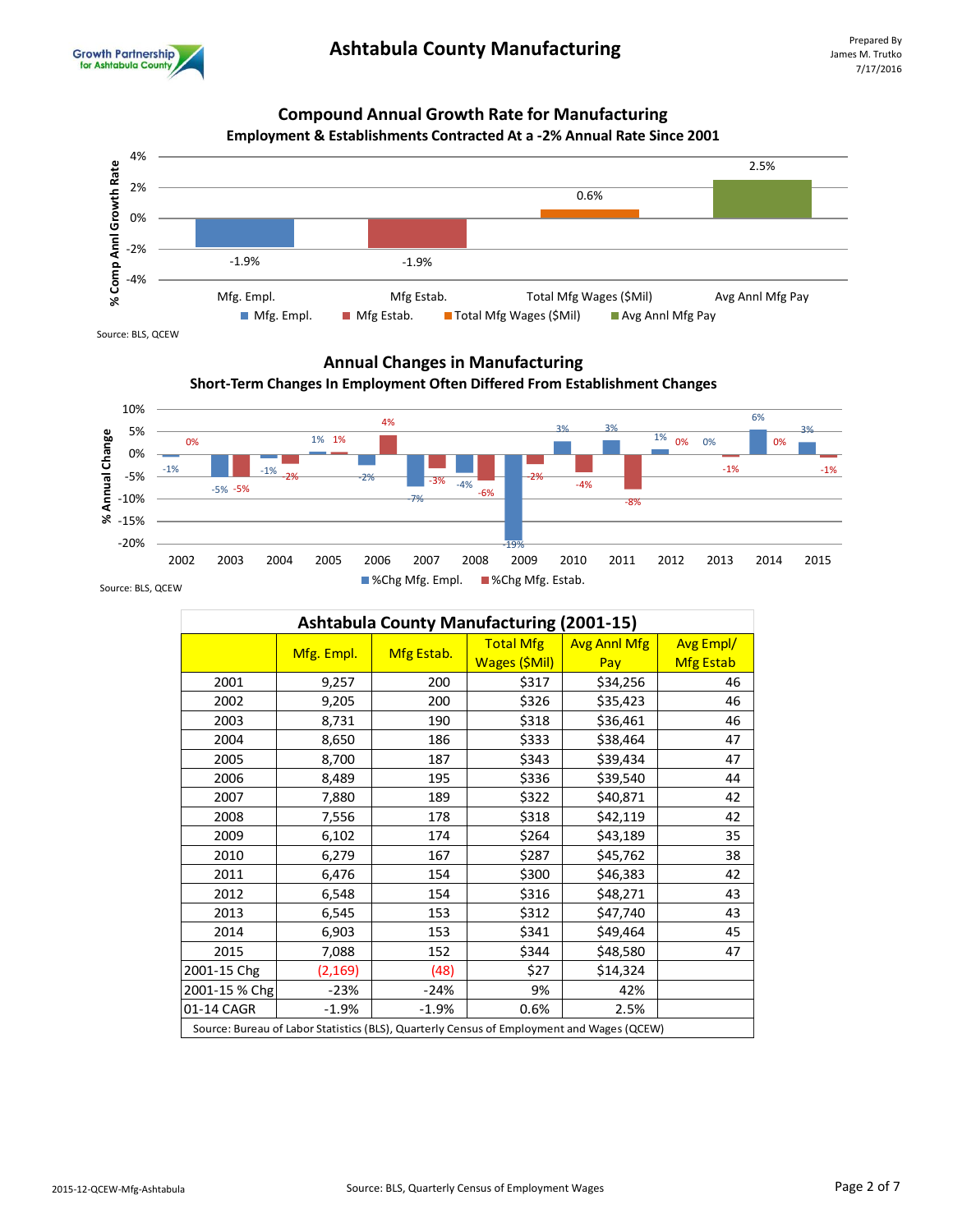



### **Manufacturing Industry Profile**

With over 1,700 employees, rubber and nearly a quarter of all manufacturing employees, Rubber and Plastics Manufacturing was the most important industry to Ashtabula County. Fabricated metals manufacturing represented about 30% of all manufacturing establishments.



Source: BLS, QCEW



Source: BLS, QCEW

### **% of Total Manufacturing Employment & Establishments By Industry**



Note: Because Ashtabula County does not have a large number of firms in specific industries, the Bureau of Labor Statistics limits the data disclosed to preserve confidentiality for individual firms. Estimates were developed for "Not Disclosed" 2014 employment data for following mfg. industries: 322 Paper, 327 Nonmetallic mineral, 334 Computer & electronic, 335 Elec. Equpmt, 336 Transp. It was not possible to develop reliable estimates for 316 Leather and 337 Furniture. It was not possible to develop estimates for Total Wages and Average Annual Pay for "Not Disclosed" industries.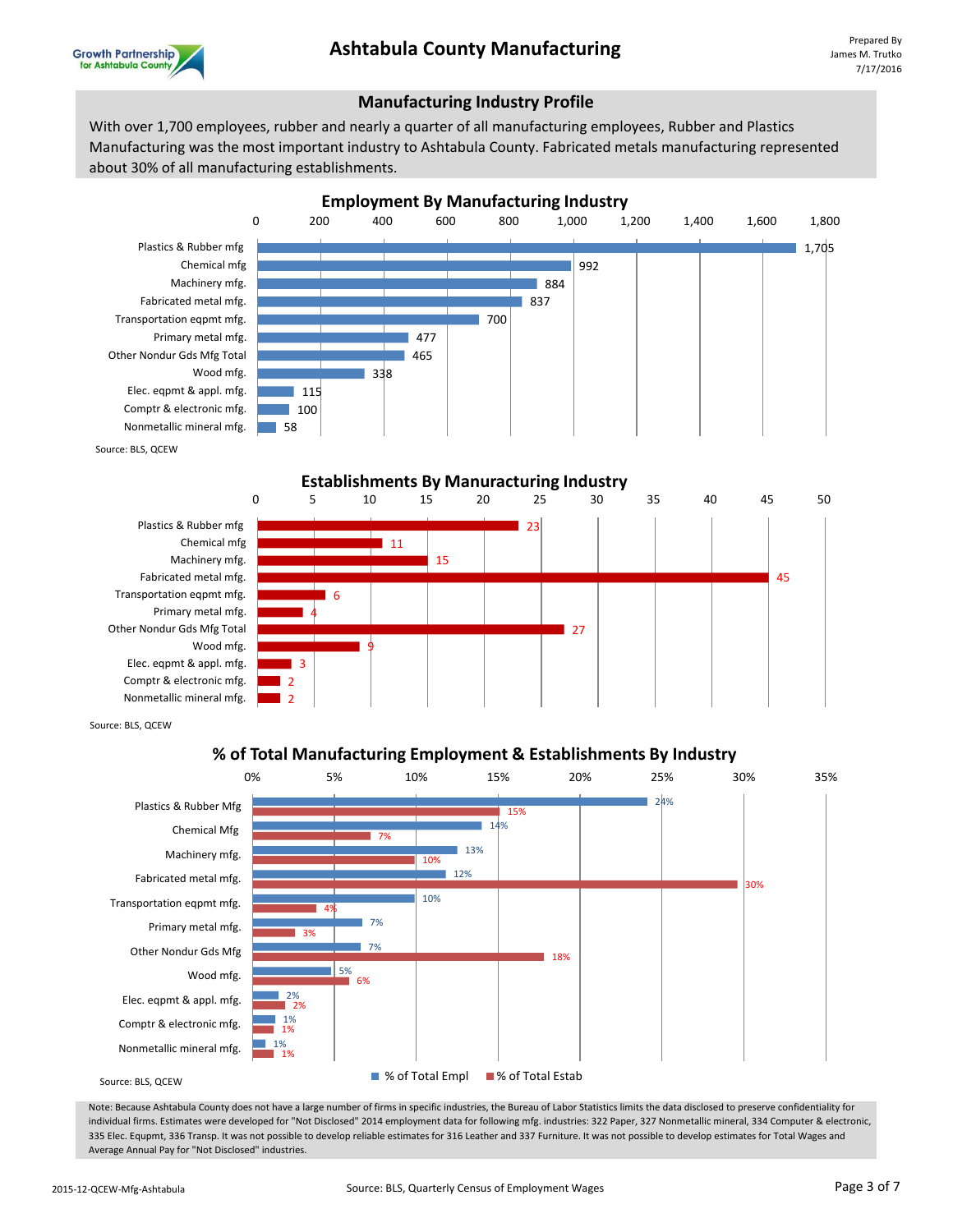

#### **Employment Change By Industry**

Ashtabula County had 2,300 in manufacturing job losses since 2001. Almost all durable goods industries shared in the losses, but Transportation Equipment industry accounted for 60% of total losses. Plastics & rubber manufacturing also lost 700 employees.





Source: BLS, QCEW



**Ashtabula Co. & Ohio Employment Change (2001-15)**

Note: Because Ashtabula County does not have a large number of firms in specific industries, the Bureau of Labor Statistics limits the data disclosed to preserve confidentiality for individual firms. Estimates were developed for "Not Disclosed" 2014 employment data for following mfg. industries: 322 Paper, 327 Nonmetallic mineral, 334 Computer & electronic, 335 Elec. Equpmt, 336 Transp. It was not possible to develop reliable estimates for 316 Leather and 337 Furniture. It was not possible to develop estimates for Total Wages and Average Annual Pay for "Not Disclosed" industries.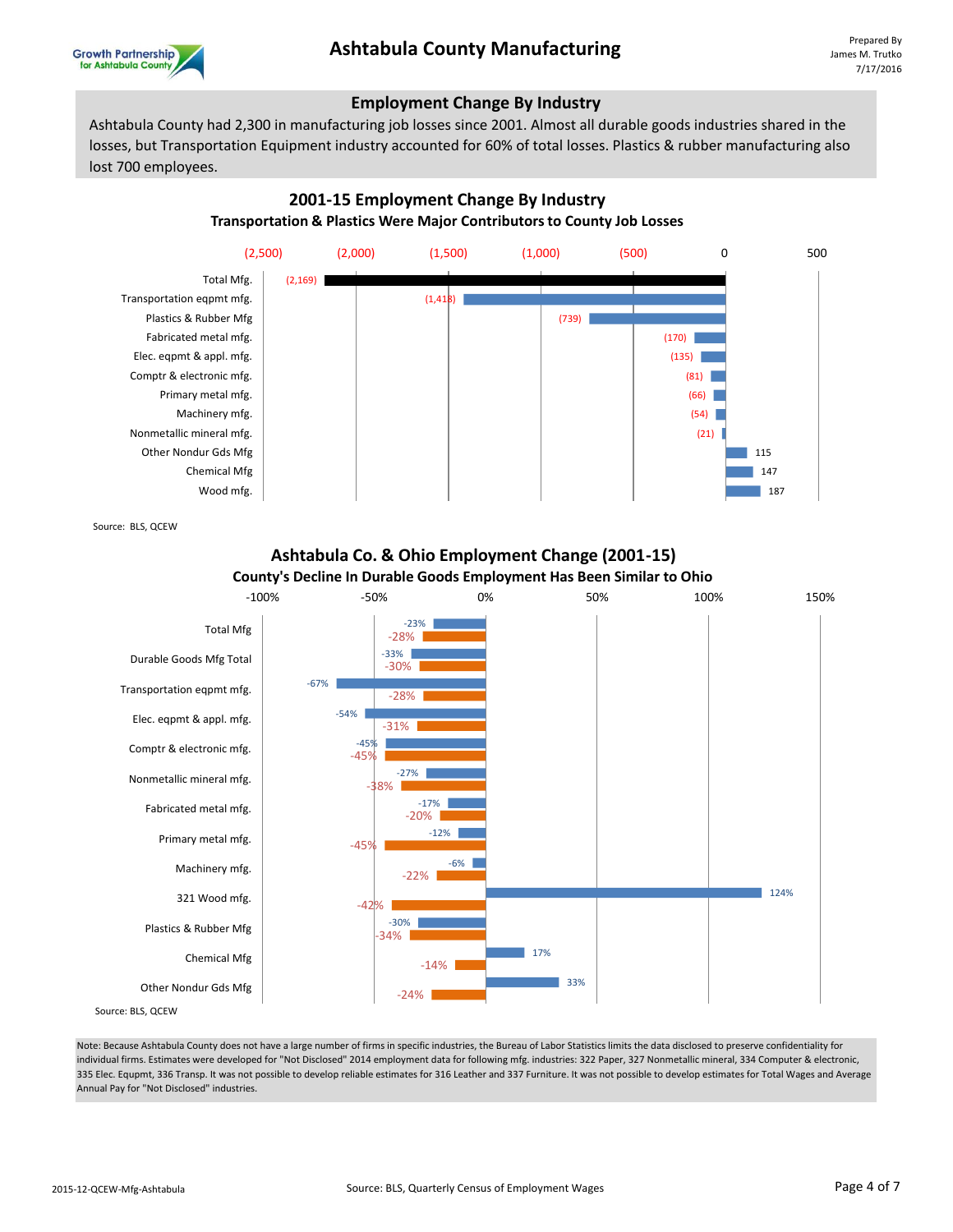

#### **Establishment Change By Industry**

Ashtabula County declined from 200 manufacturing establishments in 2001 to 152 in 2015, a loss of 48 (23%). Durable good manufacturers represented 44 of the 47 establishment losses and almost all industries had losses. Ohio also suffered a comparable -30% loss of establishments.



Source: BLS QCEW

### **Ashtabula County & Ohio % Change In Manufacturing Establishments**



Source: BLS, QCEW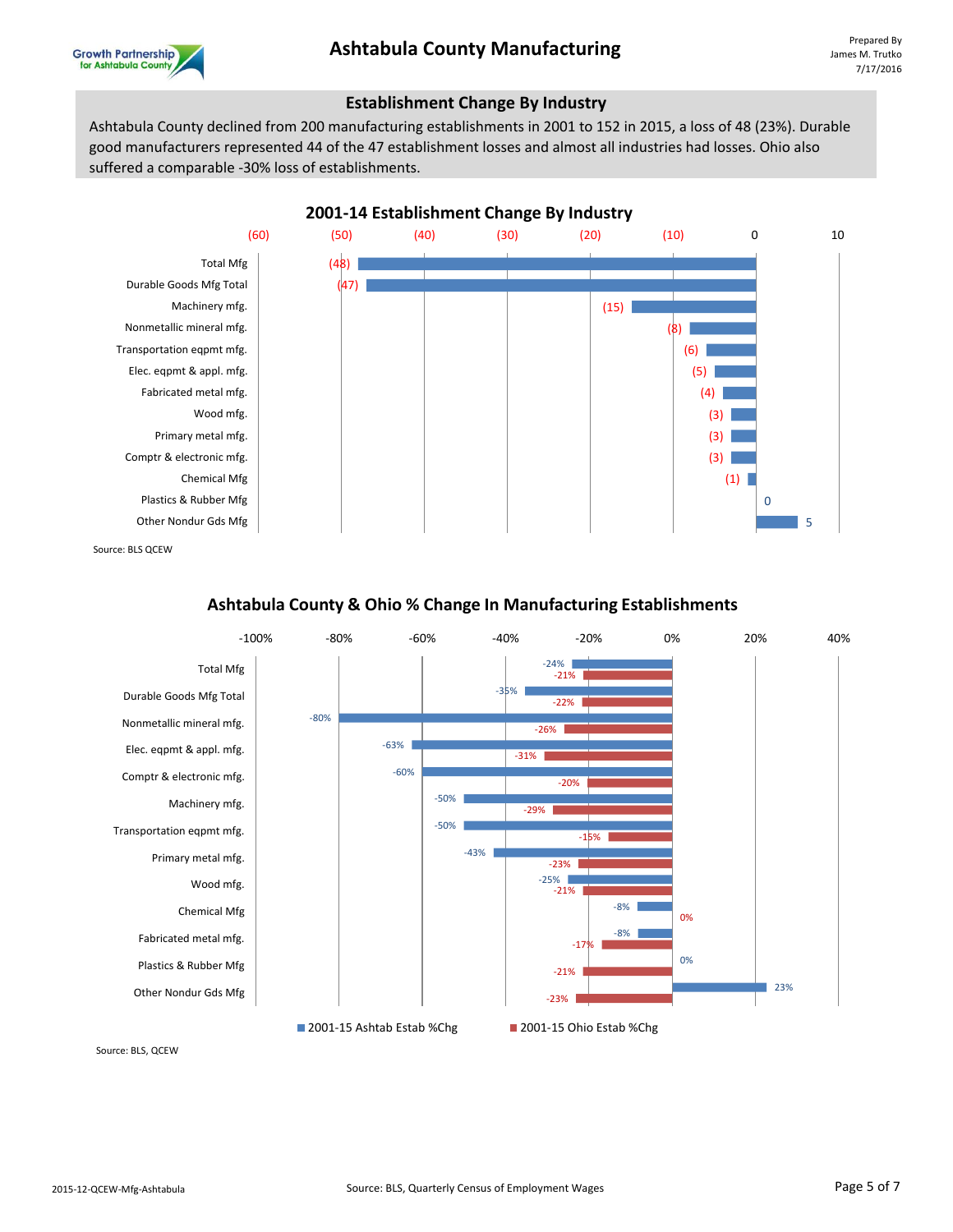# **Ashtabula County Manufacturing** Prepared By Prepared By



| Ashtabula Co. Manufacturing Profile By Industry                                                                                                                                          |             |                |                  |                     |  |
|------------------------------------------------------------------------------------------------------------------------------------------------------------------------------------------|-------------|----------------|------------------|---------------------|--|
|                                                                                                                                                                                          |             |                | 2015 Ashtab      |                     |  |
| Industry                                                                                                                                                                                 | 2015 Ashtab | 2015 Ashtab    | <b>Tot Wages</b> | 2015 Ashtab         |  |
|                                                                                                                                                                                          | <b>Empl</b> | <b>Estab</b>   | (SMil)           | <b>Avg Annl Pay</b> |  |
| <b>Total Mfg</b>                                                                                                                                                                         | 7,088       | 152            | \$344            | \$48,580            |  |
| <b>Durable Goods Mfg Total</b>                                                                                                                                                           | 3,509       | 86             | \$106            |                     |  |
| 321 Wood mfg.                                                                                                                                                                            | 338         | 9              | \$13             | \$38,151            |  |
| 327 Nonmetallic mineral mfg.                                                                                                                                                             | 58          | $\overline{2}$ |                  |                     |  |
| 331 Primary metal mfg.                                                                                                                                                                   | 477         | 4              | \$13             | \$28,227            |  |
| 332 Fabricated metal mfg.                                                                                                                                                                | 837         | 45             | \$39             | \$46,958            |  |
| 333 Machinery mfg.                                                                                                                                                                       | 884         | 15             | \$41             | \$46,126            |  |
| 334 Comptr & electronic mfg.                                                                                                                                                             | 100         | $\overline{2}$ | $\ast$           |                     |  |
| 335 Elec. eqpmt & appl. mfg.                                                                                                                                                             | 115         | 3              | *                |                     |  |
| 336 Transportation eqpmt mfg.                                                                                                                                                            | 700         | 6              | $\ast$           | $\ast$              |  |
| Plastics & Rubber Mfg (326) Total                                                                                                                                                        | 1,705       | 23             | \$79             | \$46,160            |  |
| Chemical Mfg (325) Total                                                                                                                                                                 | 992         | 11             | \$82             | 82,801              |  |
| <b>Other Nondur Gds Mfg Total</b>                                                                                                                                                        | 465         | 27             | $\ast$           |                     |  |
| 311 Food mfg.                                                                                                                                                                            | 38          | 8              | \$1              | \$13,914            |  |
| 312 Bev & tobacco mfg.                                                                                                                                                                   | 130         | $\overline{7}$ | \$2              | \$17,458            |  |
| 313 Textile mills                                                                                                                                                                        | 0           | 0              | \$0              | \$0                 |  |
| 314 Textile product mills                                                                                                                                                                | $\Omega$    | 0              | \$0              | \$0                 |  |
| 315 Apparel mfg.                                                                                                                                                                         | 0           | 0              | \$0              | 0                   |  |
| 316 Leather & allied mfg.                                                                                                                                                                | 21          | $\mathbf{1}$   | $\ast$           | *                   |  |
| 322 Paper mfg.                                                                                                                                                                           | 210         | 3              | $\ast$           | $\ast$              |  |
| 323 Printing & related mfg.                                                                                                                                                              | 41          | 3              | \$1              | \$29,284            |  |
| 324 Petroleum & coal mfg.                                                                                                                                                                | 0           | 0              | \$0              | \$0                 |  |
| 337 Furniture & related mfg.                                                                                                                                                             | 25          | 5              | $\ast$           |                     |  |
| Misc Mfg & Not Disclosed Total                                                                                                                                                           | 417         | 5              |                  |                     |  |
| Source: Bureau of Labor Statistics (BLS), Quarterly Census of Employment and Wages (QCEW)                                                                                                |             |                |                  |                     |  |
| $\mathbf{A}$ and $\mathbf{B}$ and $\mathbf{B}$ and $\mathbf{B}$ are considered in the set of $\mathbf{B}$ and $\mathbf{B}$ and $\mathbf{B}$ are constant in the function of $\mathbf{B}$ |             |                |                  |                     |  |

### **Appendix**

Note: \* Not Disclosed. Estimates used for "Not Disclosed" 2015 employment data for following mfg. industries: 322 Paper, 327<br>Nonmetallic mineral, 334 Computer & electronic, 335 Elec. Equpmt, 336 Transp.

| Ashtawala County Employment & Establishments by maastry                                                                                                                                                       |             |                |             |              |
|---------------------------------------------------------------------------------------------------------------------------------------------------------------------------------------------------------------|-------------|----------------|-------------|--------------|
| Industry                                                                                                                                                                                                      | 2015 Ashtab | 2015 Ashtab    | % of Total  | % of Total   |
|                                                                                                                                                                                                               | <b>Empl</b> | <b>Estab</b>   | <b>Empl</b> | <b>Estab</b> |
| <b>Total Mfg</b>                                                                                                                                                                                              | 7,088       | 152            | 100%        | 100%         |
| <b>Durable Goods Mfg Total</b>                                                                                                                                                                                | 3,509       | 86             | 50%         | 57%          |
| 321 Wood mfg.                                                                                                                                                                                                 | 338         | 9              | 5%          | 6%           |
| 327 Nonmetallic mineral mfg.                                                                                                                                                                                  | 58          | 2              | 1%          | 1%           |
| 331 Primary metal mfg.                                                                                                                                                                                        | 477         | 4              | 7%          | 3%           |
| 332 Fabricated metal mfg.                                                                                                                                                                                     | 837         | 45             | 12%         | 30%          |
| 333 Machinery mfg.                                                                                                                                                                                            | 884         | 15             | 13%         | 10%          |
| 334 Comptr & electronic mfg.                                                                                                                                                                                  | 100         | $\overline{2}$ | 1%          | 1%           |
| 335 Elec. egpmt & appl. mfg.                                                                                                                                                                                  | 115         | 3              | 2%          | 2%           |
| 336 Transportation eqpmt mfg.                                                                                                                                                                                 | 700         | 6              | 10%         | 4%           |
| Plastics & Rubber Mfg (326) Total                                                                                                                                                                             | 1,705       | 23             | 24%         | 15%          |
| Chemical Mfg (325) Total                                                                                                                                                                                      | 992         | 11             | 14%         | 7%           |
| <b>Other Nondur Gds Mfg Total</b>                                                                                                                                                                             | 465         | 27             | 7%          | 18%          |
| 311 Food mfg.                                                                                                                                                                                                 | 38          | 8              | 1%          | 5%           |
| 312 Bev & tobacco mfg.                                                                                                                                                                                        | 130         | 7              | 2%          | 5%           |
| 313 Textile mills                                                                                                                                                                                             | 0           | 0              | 0%          | 0%           |
| 314 Textile product mills                                                                                                                                                                                     | $\Omega$    | $\Omega$       | 0%          | 0%           |
| 315 Apparel mfg.                                                                                                                                                                                              | $\Omega$    | $\Omega$       |             | 0%           |
| 316 Leather & allied mfg.                                                                                                                                                                                     | 21          | 1              | 0%          | 1%           |
| 322 Paper mfg.                                                                                                                                                                                                | 210         | 3              | 3%          | 2%           |
| 323 Printing & related mfg.                                                                                                                                                                                   | 41          | 3              | 1%          | 2%           |
| 324 Petroleum & coal mfg.                                                                                                                                                                                     | $\Omega$    | $\Omega$       | 0%          | 0%           |
| 337 Furniture & related mfg.                                                                                                                                                                                  | 25          | 5              |             | 3%           |
| Misc Mfg & Not Disclosed Total                                                                                                                                                                                | 417         | 5              | 6%          | 3%           |
| Source: Bureau of Labor Statistics (BLS), Quarterly Census of Employment and Wages (QCEW)                                                                                                                     |             |                |             |              |
| Note: * Not Disclosed. Estimates used for "Not Disclosed" 2014 employment data for following mfg. industries: 322 Paper, 327<br>Nonmetallic mineral, 334 Computer & electronic, 335 Elec. Equpmt, 336 Transp. |             |                |             |              |